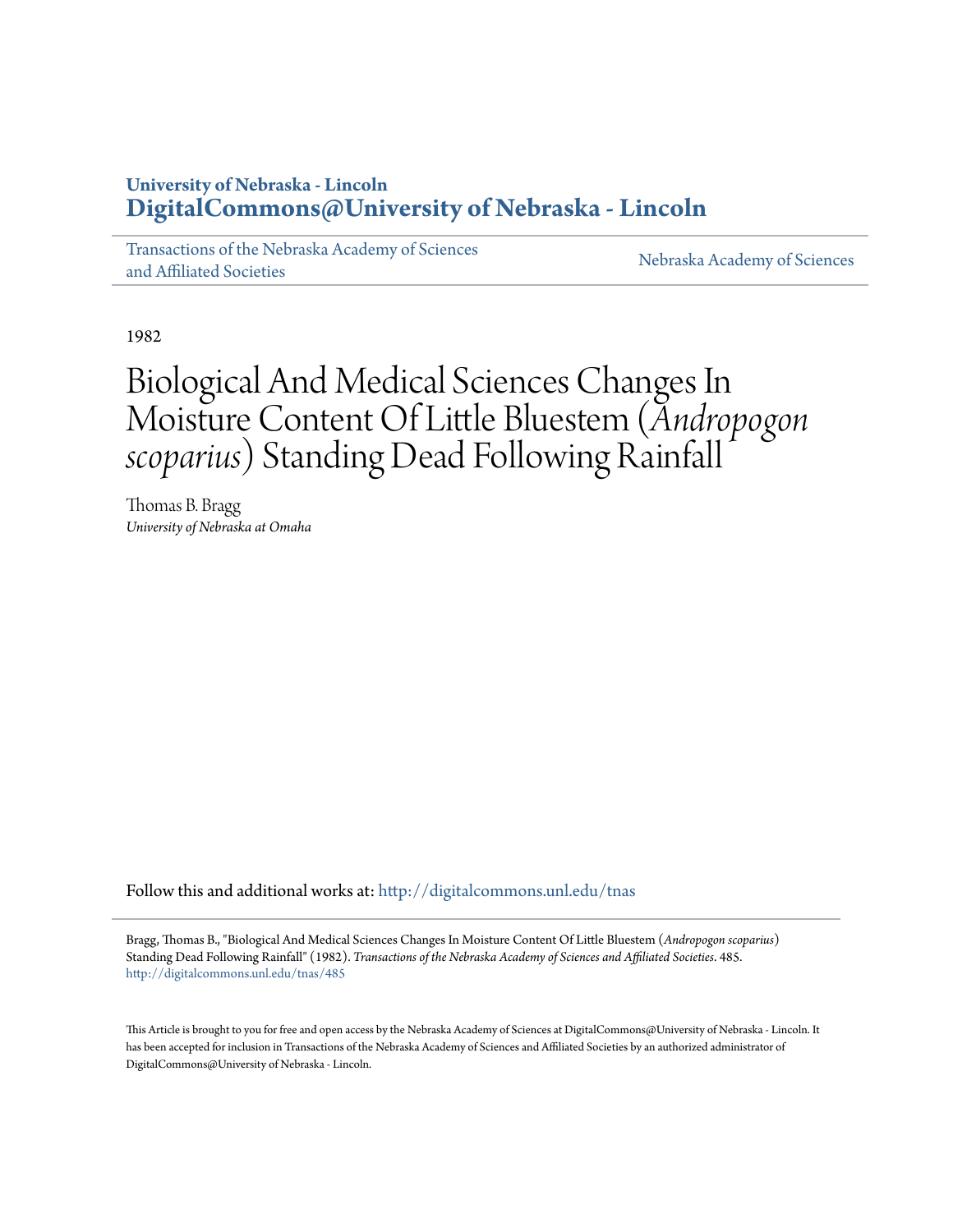### **BIOLOGICAL AND MEDICAL SCIENCES**

## **CHANGES IN MOISTURE CONTENT OF LITTLE BLUESTEM**  *(ANDROPOGON SCOPARIUS)* **STANDING DEAD FOLLOWING RAINFALL**

Thomas B. Bragg

Department of Biology University of Nebraska at Omaha Omaha, Nebraska 68182

The rate with which standing dead plant matter dries following precipitation was measured using clumps of little bluestem (Andropogon scoparius) collected during and after rainfall in March and April. The rate of drying averaged 3.6% to 7.1% moisture lost/hr immediately after precipitation. Air temperature averaged 7 C with 60% relative humidity, 35 km/hr wind speed, and 93% sunshine.

#### t t t

#### **INTRODUCTION**

Fires were a natural environmental factor in the development of the bluestem prairie of North America. They occurred throughout the year including summer months when the region receives most of its annual rainfall (Moore, 1972). Since green vegetation, at its peak during the summer, is unlikely to support a fire alone, the principal fuel for summer fires is standing dead and litter accumulated during previous growing seasons. Previous studies indicate that grasslands can support a fire when the moisture content of combined standing live and dead plant matter is as high as 38% (Bragg, 1978). The length of time that moisture from rainfall is retained by standing dead material is likely to influence the rate of spread of lightning-caused fires. Vogl (1974) suggested that, once ignited, a fire may persist despite rainfall. A rapid rate of drying, therefore, would allow a fire from a lightning strike to spread more rapidly than would a slower drying rate. This is an important consideration in the study of grassland fire ecology. Rapid drying of standing dead has been previously noted (Budowski, 1966; Vogl, 1969), but not quantified. This study, therefore, was initiated to provide preliminary, quantitative data on the rate of dry-down of grassland vegetation using one grass species evaluated at one time of the year.

#### **METHODS**

The study was conducted at Allwine Prairie Preserve, a reestablished grassland research site in Douglas County, Nebraska. Standing dead plant matter from clumps of little bluestem (Andropogon scoparius) was clipped four times from 29 March-2 April 1976, both during and after an extended period of rainfall. Little bluestem was selected because (1) it was abundant; (2) grass clumps were likely to retain a maximum amount of moisture; thus, drying rates, expected to be rapid, would be conservative; (3) clumps facilitated collection of similar amounts of plant biomass of a single species; and (4) green plant matter was absent at the time of evaluation; the moisture content of green plant matter would have been difficult to distinguish from that absorbed by the dry plant matter. Climatological data (Anonymous, 1976) were obtained from the Omaha (North), Nebraska, National Weather Service Station located approximately 11 km east of the study site.

At each sampling date, 10 clumps of little bluestem, approximately 10 cm in diameter, were clipped 3 cm above the soil surface. An additional 10 clumps were obtained during each of the two collections made while it was raining. Clippings from each clump were placed immediately in individual plastic bags to prevent loss of water adhering to plant surfaces or evaporation of absorbed water. Ten clumps from each sampling date were subsequently weighed, oven-dried at 60 C for 24 hr, and reweighed to determine moisture content. Moisture of each sample was expressed as a percentage of dryweight. The two additional collections of 10 clumps each were placed in a laboratory and allowed to air-dry for 6 hr. Temperature and relative humidity were recorded in the laboratory